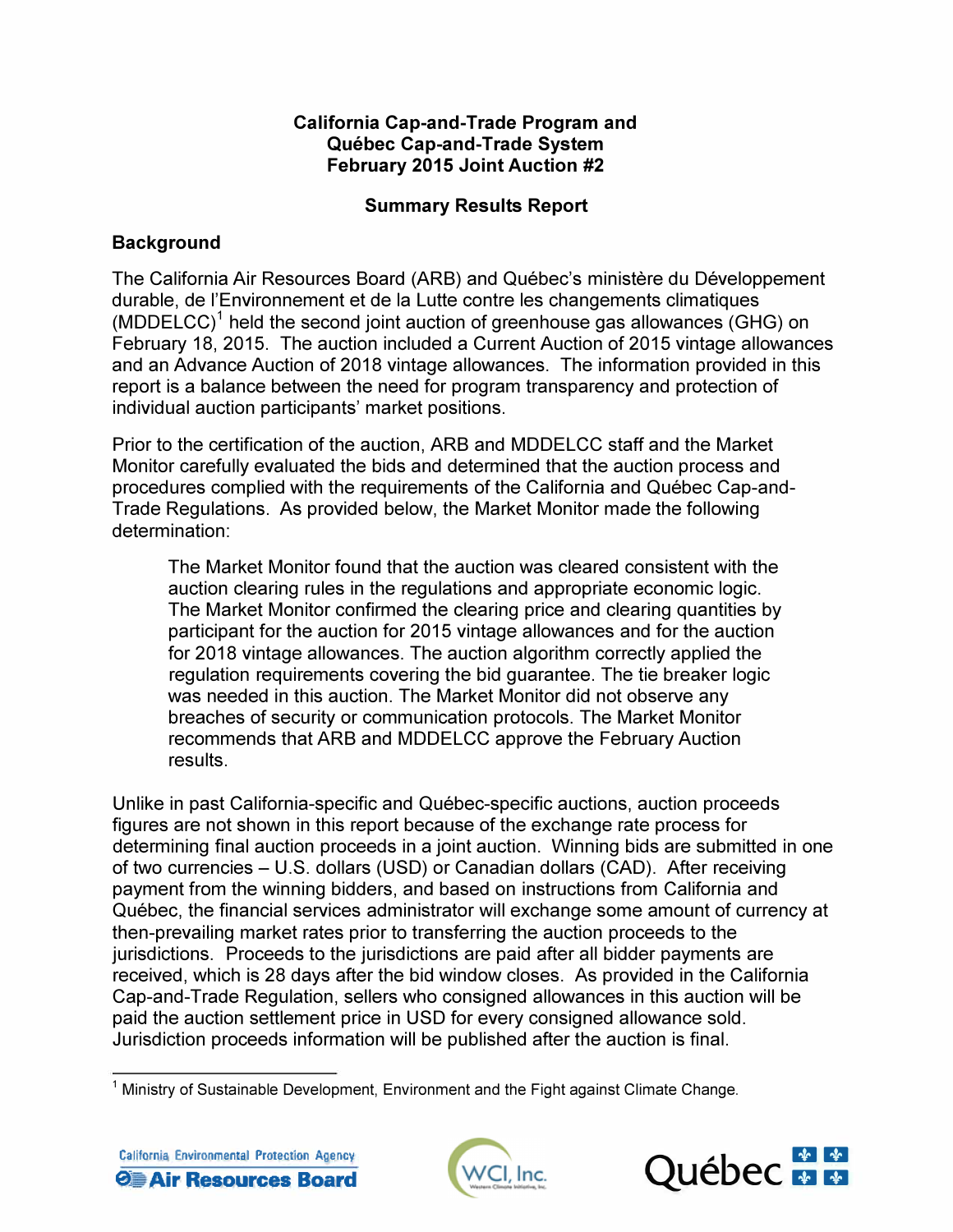California must receive auction proceeds only in USO and Quebec must receive auction proceeds only in CAD. Thus, the total amount of auction proceeds received by California and by Quebec from the sale of state- and province-owned allowances may vary (upwards or downwards) depending on the prevailing exchange rates in effect at the time of distribution of auction proceeds. A Post Joint Auction Public Proceeds Report will be issued subsequent to this report providing the final amount of proceeds transferred.

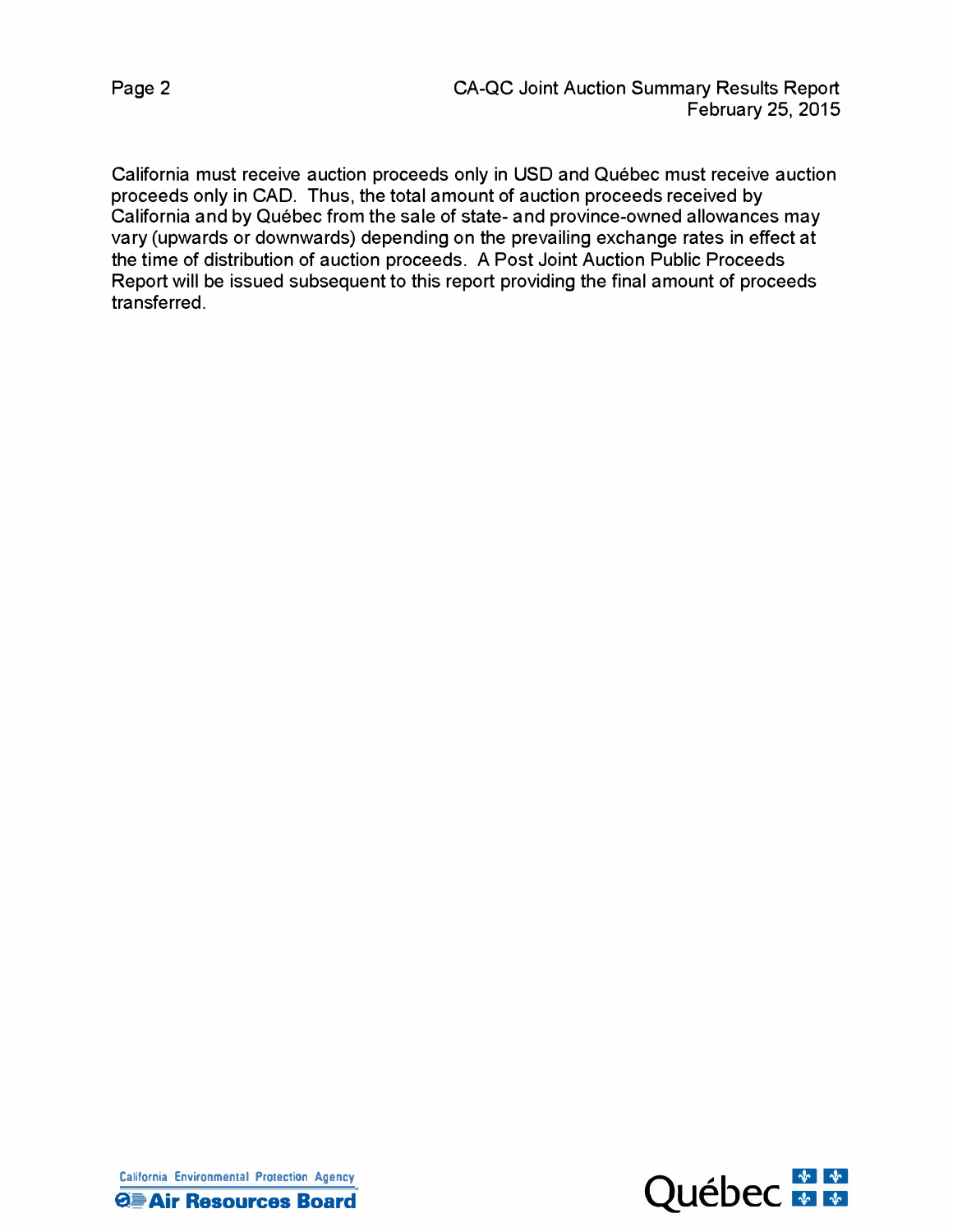### **California Cap-and-Trade Program and Quebec Cap-and-Trade System February 2015 Joint Auction #2**

The California Air Resources Board (ARB) and Quebec's ministere du Developpement durable, de !'Environnement et de la Lutte contre les changements climatiques (MDDELCC) held the second joint auction of greenhouse gas allowances (GHG) on February 18, 2015. The auction included a Current Auction of 2015 vintage allowances and an Advance Auction of 2018 vintage allowances. Below are key data and information on the results of the auction. Please see Explanatory Notes after the list of Qualified Bidders for descriptions of all summary information.

## **Qualified Bid Summary Statistics**

### **Current Auction of 2015 Vintage Allowances**

| Total 2015 Allowances Available for Sale: | 73,610,528 |
|-------------------------------------------|------------|
| Total 2015 Allowances Sold at Auction:    | 73,610,528 |
| <b>Total Qualified Bids Divided by</b>    |            |
| Total 2015 Allowances Available for Sale: | 1 14       |

All Qualified Bid Summary Statistics are determined in USO including all bids submitted in USO and CAD. The CAD equivalent of the USO Qualified Bid Summary Statistics is based on the Auction Exchange Rate. USO statistics are converted into CAD in whole cents to be able to compare statistics on a common basis.

| Auction Exchange Rate (USD to CAD):          | 1.2403      |             |
|----------------------------------------------|-------------|-------------|
| <b>Auction Reserve Price:</b>                | \$12.10 USD | \$15.01 CAD |
| Settlement Price Per Allowance:              | \$12.21 USD | \$15.14 CAD |
| <b>Bid Price Summary Statistics</b>          |             |             |
| <b>Maximum Price:</b>                        | \$45.20 USD | \$56.06 CAD |
| <b>Minimum Price:</b>                        | \$12.10 USD | \$15.01 CAD |
| Mean Price:                                  | \$14.03 USD | \$17.40 CAD |
| <b>Median Bid Price:</b>                     | \$12.55 USD | \$15.57 CAD |
| <b>Median Allowance Price:</b>               | \$12.75 USD | \$15.81 CAD |
| Allowances Purchased by Compliance Entities: | 93.5%       |             |
| Hirschman-Herfindahl Index:                  | 524         |             |

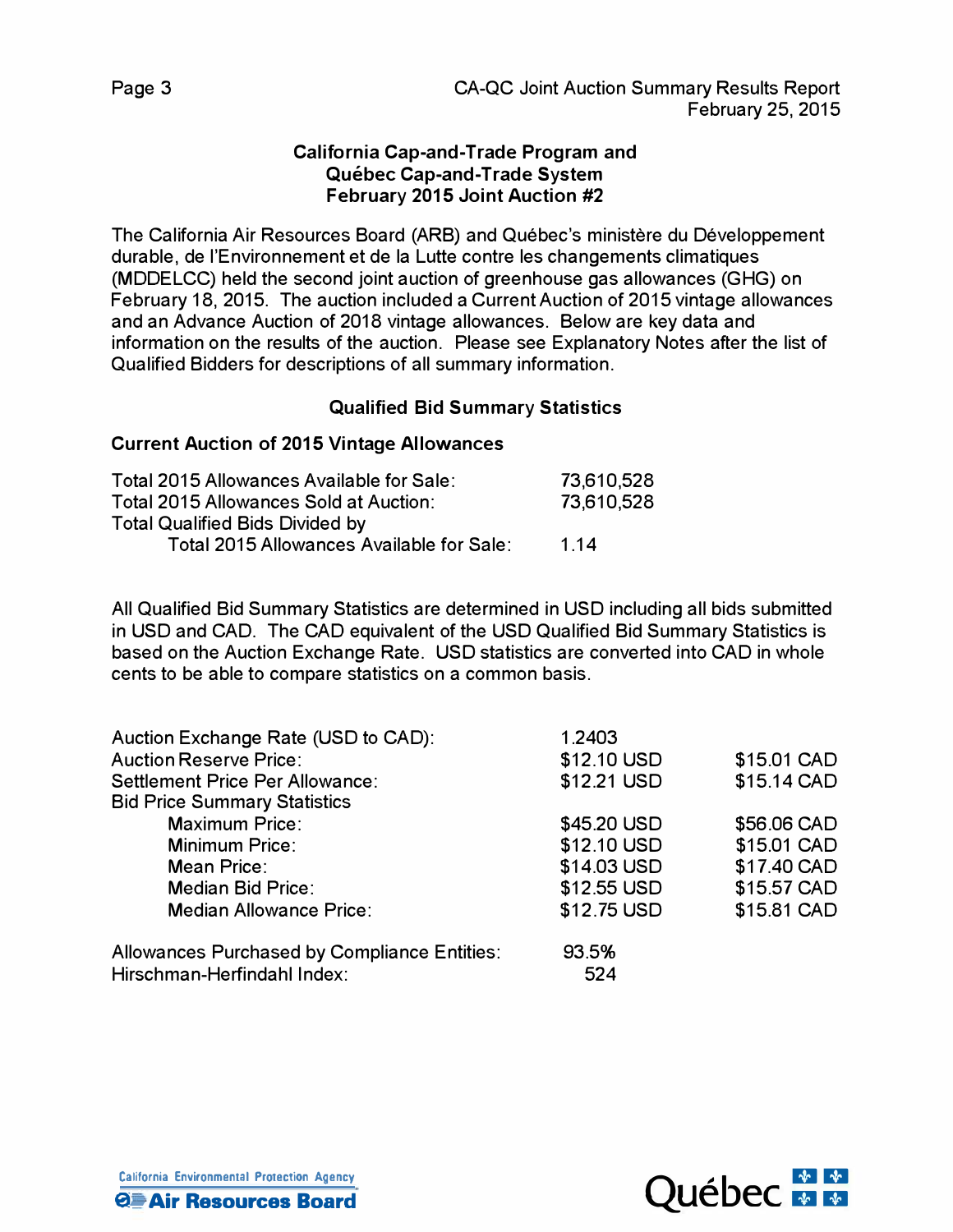#### **Advance Auction of 2018 Vintage Allowances**

| Total 2018 Allowances Available for Sale: | 10,431,500 |
|-------------------------------------------|------------|
| Total 2018 Allowances Sold at Auction:    | 10,431,500 |
| <b>Total Qualified Bids Divided by</b>    |            |
| Total 2018 Allowances Available for Sale: | 1 N 2      |

All Qualified Bid Summary Statistics are determined in USO, including all bids submitted in USO and CAD. The CAD equivalent of the USO Qualified Bid Summary Statistics is based on the Auction Exchange Rate. USO statistics are converted into CAD in whole cents to be able to compare statistics on a common basis.

| Auction Exchange Rate (USD to CAD):          | 1.2403      |             |
|----------------------------------------------|-------------|-------------|
| <b>Auction Reserve Price:</b>                | \$12.10 USD | \$15.01 CAD |
| Settlement Price Per Allowance:              | \$12.10 USD | \$15.01 CAD |
| <b>Bid Price Summary Statistics</b>          |             |             |
| <b>Maximum Price:</b>                        | \$20.00 USD | \$24.81 CAD |
| <b>Minimum Price:</b>                        | \$12.10 USD | \$15.01 CAD |
| Mean Price:                                  | \$12.58 USD | \$15.61 CAD |
| <b>Median Bid Price:</b>                     | \$12.38 USD | \$15.35 CAD |
| <b>Median Allowance Price:</b>               | \$12.25 USD | \$15.19 CAD |
| Allowances Purchased by Compliance Entities: | 95.1%       |             |
| Hirschman-Herfindahl Index:                  | 1,436       |             |



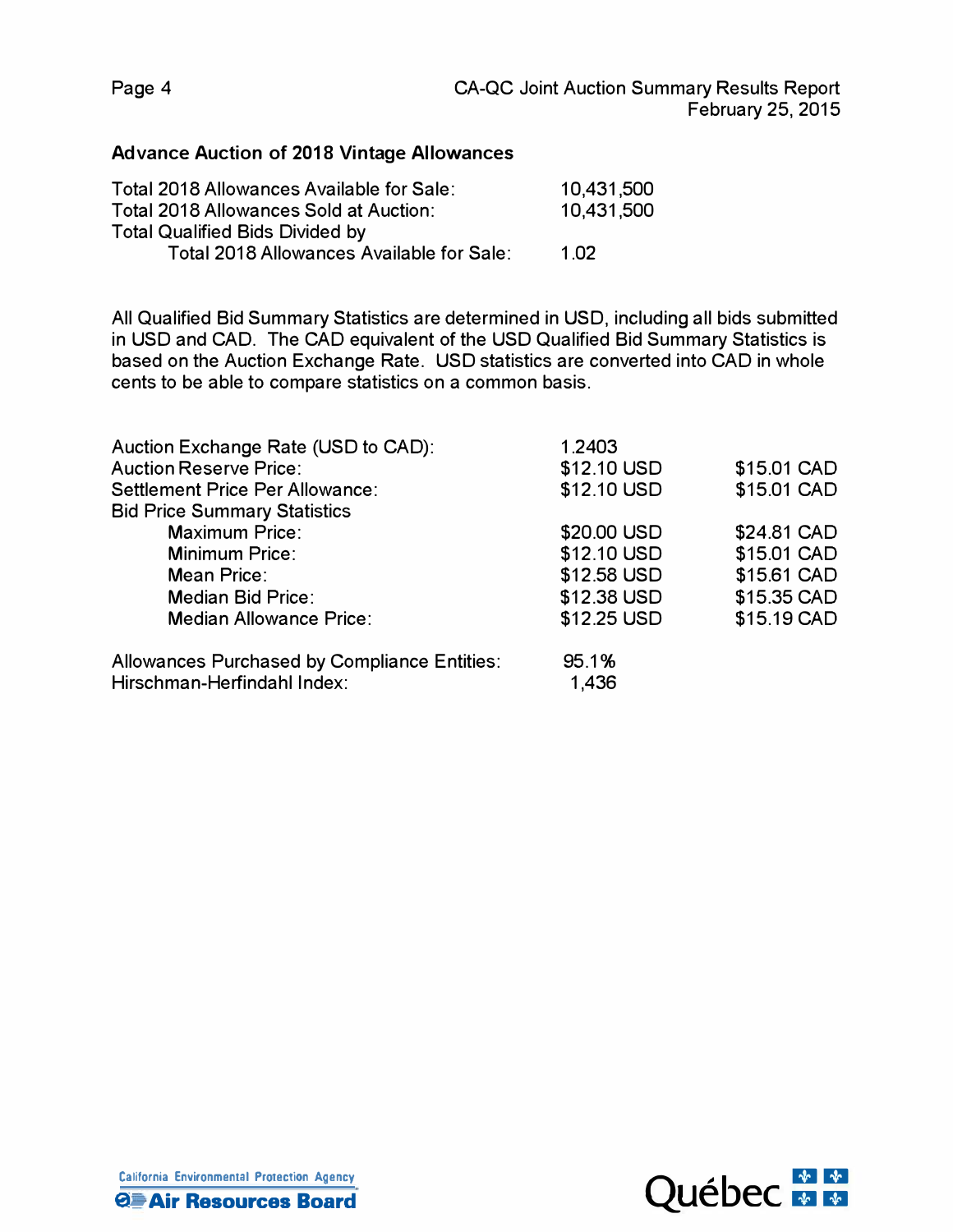#### **List of Qualified Bidders for the Current Auction of 2015 Vintage Allowances and the Advance Auction of 2018 Vintage Allowances**

A Qualified Bidder is an entity that completed an auction application or confirmed an intent to bid for the auction, submitted an acceptable bid guarantee, and was approved by ARB and MDDELCC to participate in the auction.

AltaGas Power Holdings (U.S.), Inc. Ambiente Group, Inc. Blue Delta Energy, LLC BNSF Railway Company BP Energy Company California Department of Water Resources California State University Calpine Energy Services, LP Cargill Power Markets, LLC Chevron U.S.A., Inc. City of Azusa City of Banning City of Colton City of Long Beach, Gas and Oil Department City Of Needles City of Roseville City of Shasta Lake City of Vernon, Vernon Gas & Electric CP Energy Marketing (US), Inc. CPV Sentinel, LLC EDF Trading North America, LLC Energie Valero, Inc. Exelon Generation Company, LLC Exxon Mobil Corporation Flyers Energy, LLC Freeport-McMoRan Oil & Gas, LLC Fresno Cogeneration Partners, LP Gazifère, Inc. Gestion Energie Quebec, Inc. High Desert Power Project, LLC Hydro-Québec Idemitsu Apollo IPC (USA), Inc. J. Aron & Company J.P. Morgan Ventures Energy Corporation Jaco Oil Company

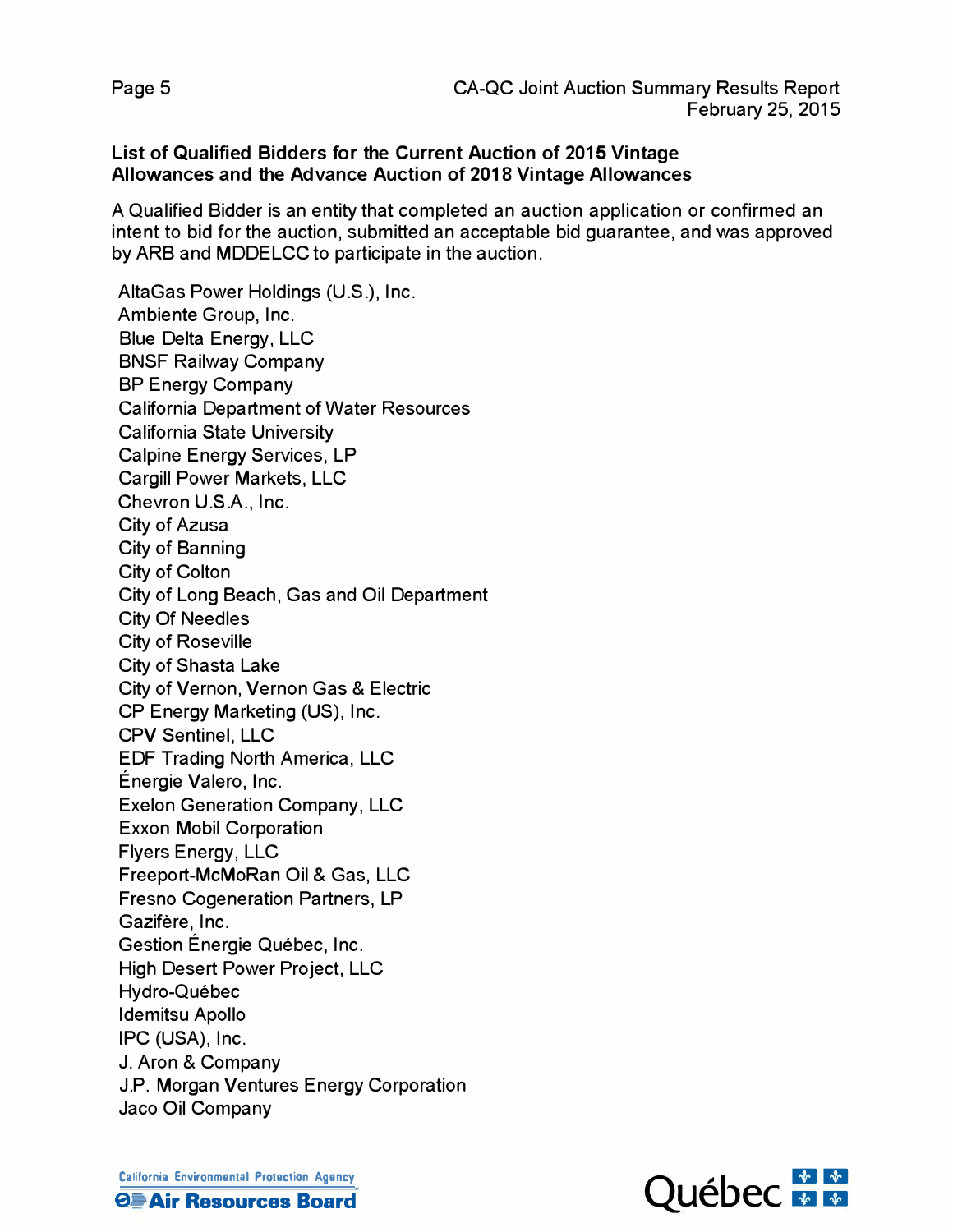Page 6

**Kildair Service ULC** Les Pétroles Irving Commercial s.e.n.c Les Pétroles Irving Marketing s.e.n.c. Liberty Utilities (CalPeco Electric), LLC Los Angeles Department of Water & Power Luminus Energy Partners QP, LP Luminus Energy Partners, LLC Macquarie Energy, LLC **Modesto Irrigation District** Morgan Stanley Capital Group, Inc. Morgan Stanley Capital Group, Inc. **NextEra Energy Power Marketing, LLC Noble Americas Gas & Power Corporation** Northern California Power Agency **NRG Power Marketing, LLC Pacific Gas and Electric Company PacifiCorp** Pasadena Water & Power Petro Diamond, Inc. Pétrolière Impériale Phillips 66 Company Plumas-Sierra Rural Electric Cooperative Produits Suncor Énergie S.E.N.C. Propane Québec, Inc. Rio Tinto Minerals, Inc. Robinson Oil Supply & Transport, Inc. Royal Bank of Canada Sacramento Municipal Utility District (SMUD) San Diego Gas & Electric Company San Joaquin Refining Company, Inc. **Sempra Generation** Shell Energy North America (US), LP **Shiralian Enterprises** Silicon Valley Power (SVP), City of Santa Clara Société en Commandite Gaz Métro Société en Commandite Revenu Noranda Southern California Edison Company Southern California Gas Company Southern Counties Oil Company, a California Limited Partnership **Southwest Gas Corporation** Stan Boyett & Son, Inc.

**California Environmental Protection Agency QD** Air Resources Board

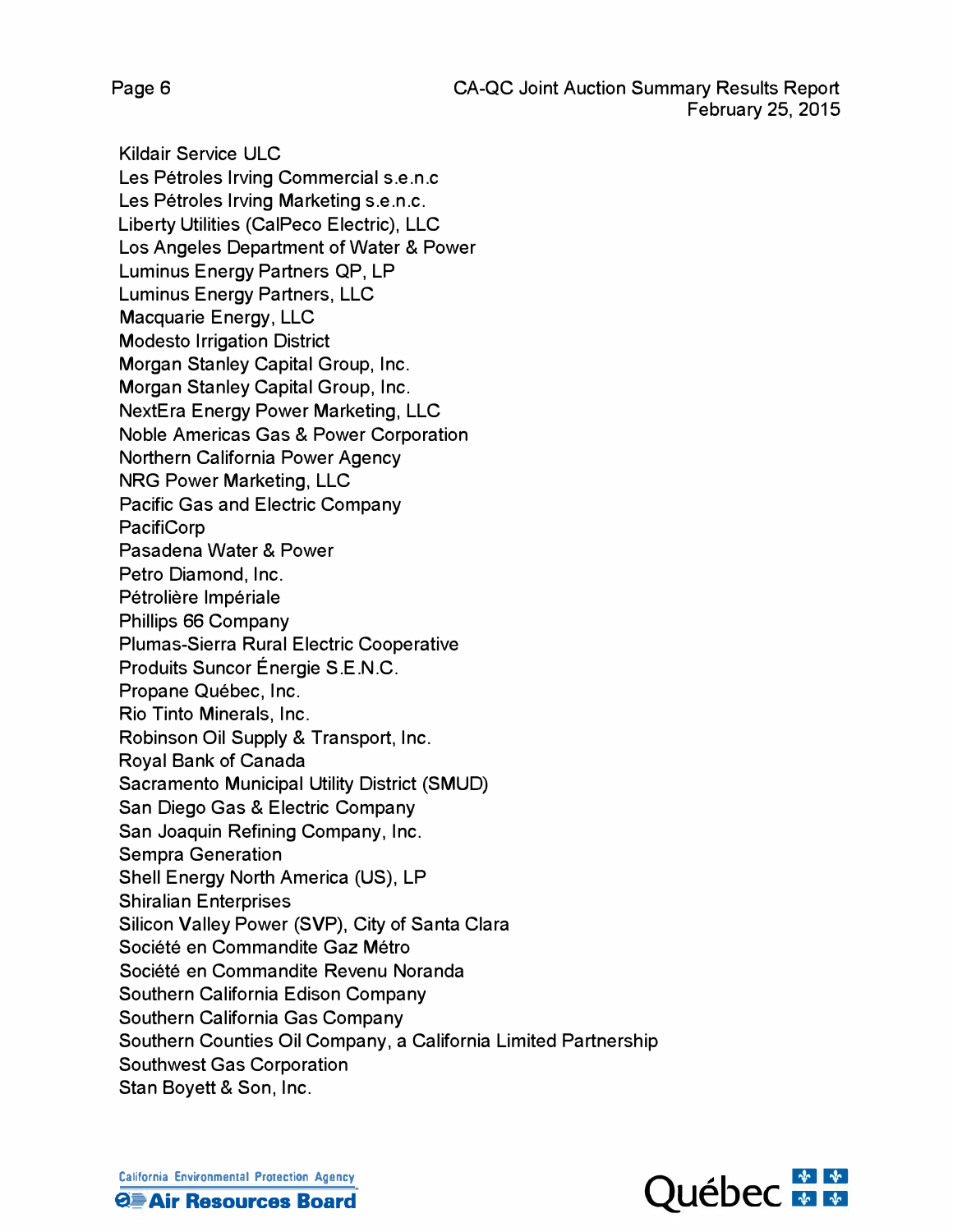Page 7

**TEMBEC** The Bank of Nova Scotia The Morning Star Packing Company TransAlta Energy Marketing (U.S.), Inc. **Turlock Irrigation District** Twin Rivers Technologies Entreprises De Transformation De Graines Oléagineuses du Québec, Inc. Vitol, Inc. **Walnut Creek Energy, LLC** Yuba City Cogeneration Partners, LP



**California Environmental Protection Agency QD** Air Resources Board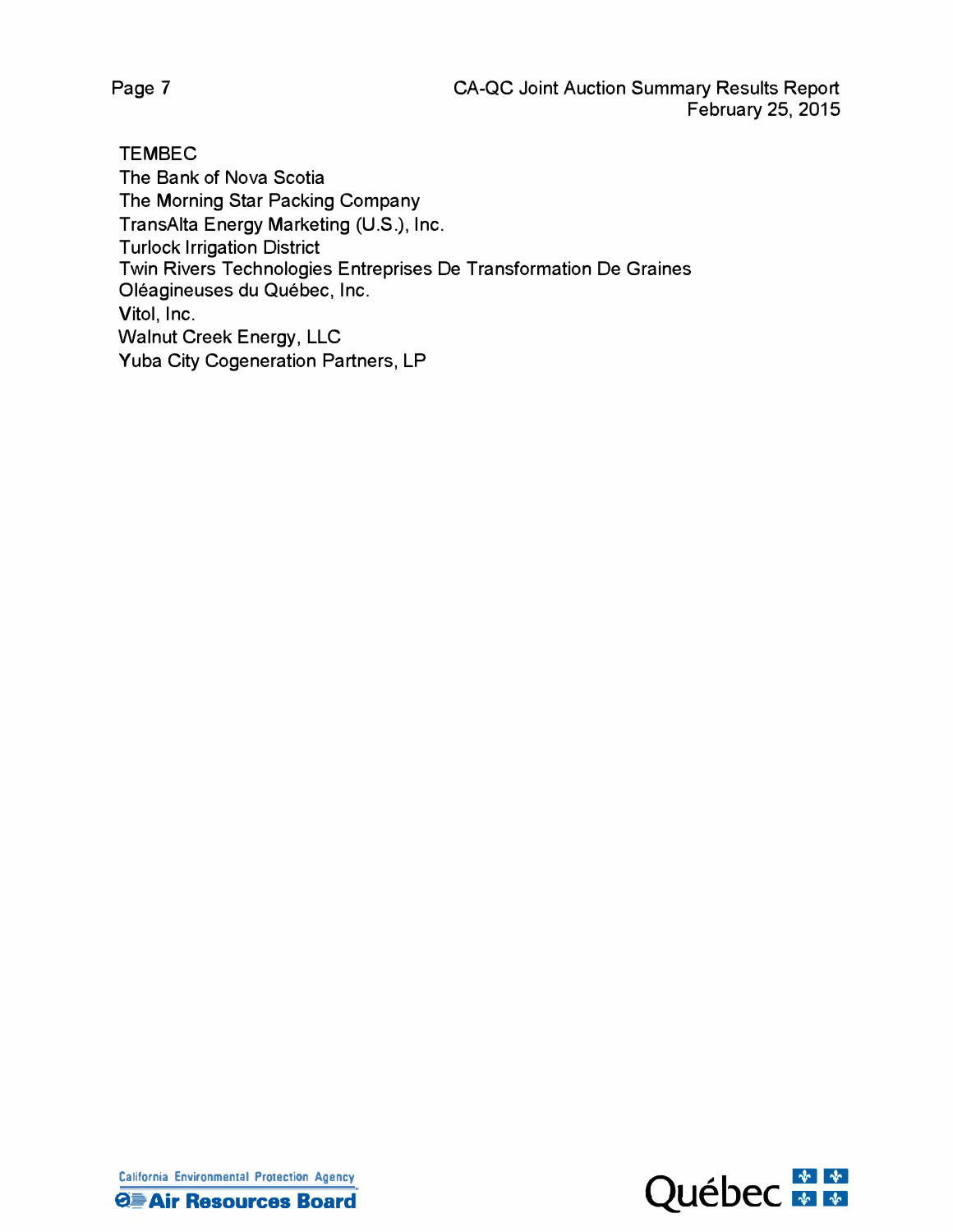## **Explanatory Notes: Qualified Bid Summary Statistics Current Auction of 2015 Vintage Allowances**

| Total 2015 Allowances Available for Sale:                                           | Total 2015 vintage allowances available for<br>purchase in the auction in metric tons,<br>including allowances consigned by<br>consigning entities and allowances sold by<br>the State of California and the Province of<br>Québec.                                                                                                                          |
|-------------------------------------------------------------------------------------|--------------------------------------------------------------------------------------------------------------------------------------------------------------------------------------------------------------------------------------------------------------------------------------------------------------------------------------------------------------|
| Total 2015 Allowances Sold at Auction:                                              | Total 2015 vintage allowances purchased<br>in the auction in metric tons.                                                                                                                                                                                                                                                                                    |
| <b>Total Qualified Bids Divided by Total 2015</b><br>Allowances Available for Sale: | Total number of allowances included in all<br>the qualified bids for the current vintage<br>(regardless of bid price) divided by the total<br>number of current vintage allowances<br>available in the auction.                                                                                                                                              |
| Auction Exchange Rate (USD to CAD):                                                 | The most recently available noon daily<br>buying rate for U.S. and Canadian dollars<br>as published by the Bank of Canada the<br>day before the auction.                                                                                                                                                                                                     |
| <b>Auction Reserve Price:</b>                                                       | The minimum acceptable auction bid price<br>for current vintage allowances shown in<br>both U.S. and Canadian dollars per metric<br>ton.                                                                                                                                                                                                                     |
| Settlement Price Per Allowance:                                                     | The current vintage allowance price that<br>resulted from the auction, in U.S. and<br>Canadian dollars per metric ton.                                                                                                                                                                                                                                       |
| <b>Allowances Won by Compliance Entities:</b>                                       | The total number of current vintage<br>allowances purchased in the auction by<br>compliance entities divided by the total<br>number of current vintage allowances sold<br>in the auction. A Compliance Entity is a<br>Covered Entity or Opt-in Covered Entity as<br>defined in the Cap-and-Trade Regulation or<br>an Emitter as defined in Québec's Cap-and- |
| <b>Bid Price Summary Statistics</b>                                                 | Trade Regulation.<br>Statistics are calculated from all the<br>qualified bids for the current vintage<br>(regardless of bid price). All price statistics<br>are shown in both U.S. and Canadian<br>dollars.                                                                                                                                                  |
| <b>Maximum Price:</b><br><b>Minimum Price:</b><br>Mean Price:                       | <b>Highest submitted bid</b><br>Lowest submitted bid<br>Average qualified bid calculated as the sum<br>of the bid price times the bid quantity of                                                                                                                                                                                                            |